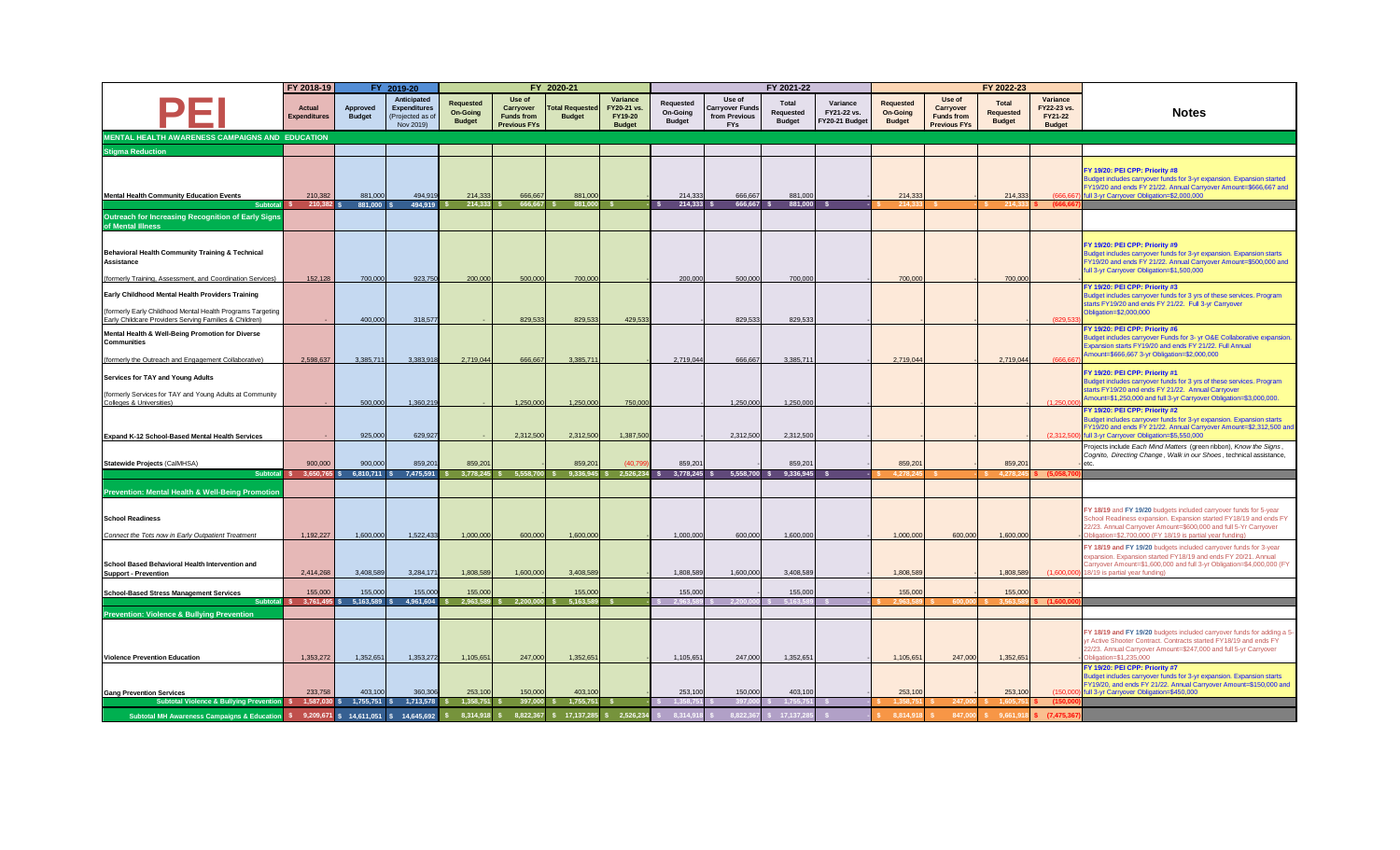|                                                 | FY 2018-19                    |                                  | FY 2019-20                                                         |                                        |                                                                 | FY 2020-21                              |                                                     |                                        |                                                                 | FY 2021-22                          |                                           |                                        |                                                                 | FY 2022-23                          |                                                     |              |
|-------------------------------------------------|-------------------------------|----------------------------------|--------------------------------------------------------------------|----------------------------------------|-----------------------------------------------------------------|-----------------------------------------|-----------------------------------------------------|----------------------------------------|-----------------------------------------------------------------|-------------------------------------|-------------------------------------------|----------------------------------------|-----------------------------------------------------------------|-------------------------------------|-----------------------------------------------------|--------------|
|                                                 | Actual<br><b>Expenditures</b> | <b>Approved</b><br><b>Budget</b> | Anticipated<br><b>Expenditures</b><br>(Projected as o<br>Nov 2019) | Requested<br>On-Going<br><b>Budget</b> | Use of<br>Carryover<br><b>Funds from</b><br><b>Previous FYs</b> | <b>Total Requested</b><br><b>Budget</b> | Variance<br>FY20-21 vs.<br>FY19-20<br><b>Budget</b> | Requested<br>On-Going<br><b>Budget</b> | Use of<br><b>Carryover Funds</b><br>from Previous<br><b>FYs</b> | Total<br>Requested<br><b>Budget</b> | Variance<br>FY21-22 vs.<br>FY20-21 Budget | Requested<br>On-Going<br><b>Budget</b> | Use of<br>Carryover<br><b>Funds from</b><br><b>Previous FYs</b> | Total<br>Requested<br><b>Budget</b> | Variance<br>FY22-23 vs.<br>FY21-22<br><b>Budget</b> | <b>Notes</b> |
| <b>Supportive Services</b>                      |                               |                                  |                                                                    |                                        |                                                                 |                                         |                                                     |                                        |                                                                 |                                     |                                           |                                        |                                                                 |                                     |                                                     |              |
| <b>Parent Education Services</b>                | 1,020,269                     | 1,064,770                        | 1,055,739                                                          | 1,064,770                              |                                                                 | 1,064,770                               |                                                     | 1,064,770                              |                                                                 | 1,064,770                           |                                           | 1,064,770                              |                                                                 | 1,064,770                           |                                                     |              |
| <b>Family Support Services</b>                  | 270,546                       | 282,000                          | 279,996                                                            | 282,000                                |                                                                 | 282,000                                 |                                                     | 282,000                                |                                                                 | 282,000                             |                                           | 282,000                                |                                                                 | 282,000                             |                                                     |              |
| <b>Children's Support and Parenting Program</b> | 1,699,799                     | 1,700,000                        | 1,742,967                                                          | 1,700,000                              |                                                                 | 1,700,000                               |                                                     | 1,700,000                              |                                                                 | 1,700,000                           |                                           | 1,700,000                              |                                                                 | 1,700,000                           |                                                     |              |
| <b>Subtotal Supportive Services</b> \$          | 2,990,614 \$                  | 3.046.770 \$                     | 3.078.702                                                          | 3,046,770                              |                                                                 | 3,046,770                               |                                                     | 3,046,                                 |                                                                 | 3,046,7                             |                                           | 3,046,7                                |                                                                 | 3,046,77                            |                                                     |              |

| <b>Access &amp; Linkage to Treatment</b>  |         |                               |                |           |  |           |  |           |  |             |  |           |  |           |                                                                                                                                                      |
|-------------------------------------------|---------|-------------------------------|----------------|-----------|--|-----------|--|-----------|--|-------------|--|-----------|--|-----------|------------------------------------------------------------------------------------------------------------------------------------------------------|
| <b>OCLInks</b>                            | 933,716 | 1,000,000                     | 957,429        | 1,000,000 |  | 1,000,000 |  | 1,000,000 |  | 1,000,000   |  | 1,000,000 |  | 1,000,000 |                                                                                                                                                      |
| <b>BHS Outreach &amp; Engagement</b>      | 978,504 | 2,232,523                     | 1,803,430      | 2,232,523 |  | 2,232,523 |  | 2,232,523 |  | 2,232,523   |  | 2,232,523 |  | 2,232,523 | FY 19/20: Additional funds are per 11/23/18 Board directive to add new<br>- positions; HCA added 12 FTE positions; 5 positions filled as of Dec 2019 |
| Subtotal Access & Linkage to Treatment \$ |         | $1,912,220$ \$ $3,232,523$ \$ | $2,760,859$ \$ | 3,232,523 |  | 3,232,523 |  | 3 232 523 |  | $-3,232,52$ |  | 3 232 5   |  | 3.232     |                                                                                                                                                      |

| <b>Suicide &amp; Crisis Prevention</b>                        |              |           |                |              |         |                         |         |                          |         |            |  |         |         |           |  |                                                                                                                           |
|---------------------------------------------------------------|--------------|-----------|----------------|--------------|---------|-------------------------|---------|--------------------------|---------|------------|--|---------|---------|-----------|--|---------------------------------------------------------------------------------------------------------------------------|
| Warmline                                                      | 536,566      | 536,566   | 536,566        | 591,566      | 525,101 | 1,116,667               | 580,101 | 591,566                  | 525,101 | 1,116,667  |  | 591,566 | 525.101 | 1,116,667 |  | - Budget right-sized to meet increasing call volume.                                                                      |
| <b>Suicide Prevention</b><br><b>Crisis Prevention Hotline</b> | 388,658      | 392,533   | 392,533        | 500,000      | 100,000 | 600,000                 | 207,467 | 500,000                  | 100,000 | 600,000    |  | 500,000 | 100,000 | 600,000   |  | Budget right-sized to meet increasing call volume.<br>- The Crisis Prevention Hotline & Survivor Support Services will be |
| <b>Survivor Support Services</b>                              | 357,702      | 343,693   | 343,693        | 500,000      | 100,000 | 600,000                 | 256,307 | 500,000                  | 100,000 | 600,000    |  | 500,000 | 100,000 | 600,000   |  | combined into a single, expanded Suicide Prevention program in the<br>Three-Year Plan.                                    |
| <b>Subtotal Suicide &amp; Crisis Prevention \$</b>            | 1,282,926 \$ | 1,272,792 | $1,272,792$ \$ | 1,591,566 \$ |         | 725,101 \$ 2,316,667 \$ |         | $1,043,875$ \$ 1,591,566 |         | 62,316,667 |  |         |         |           |  |                                                                                                                           |